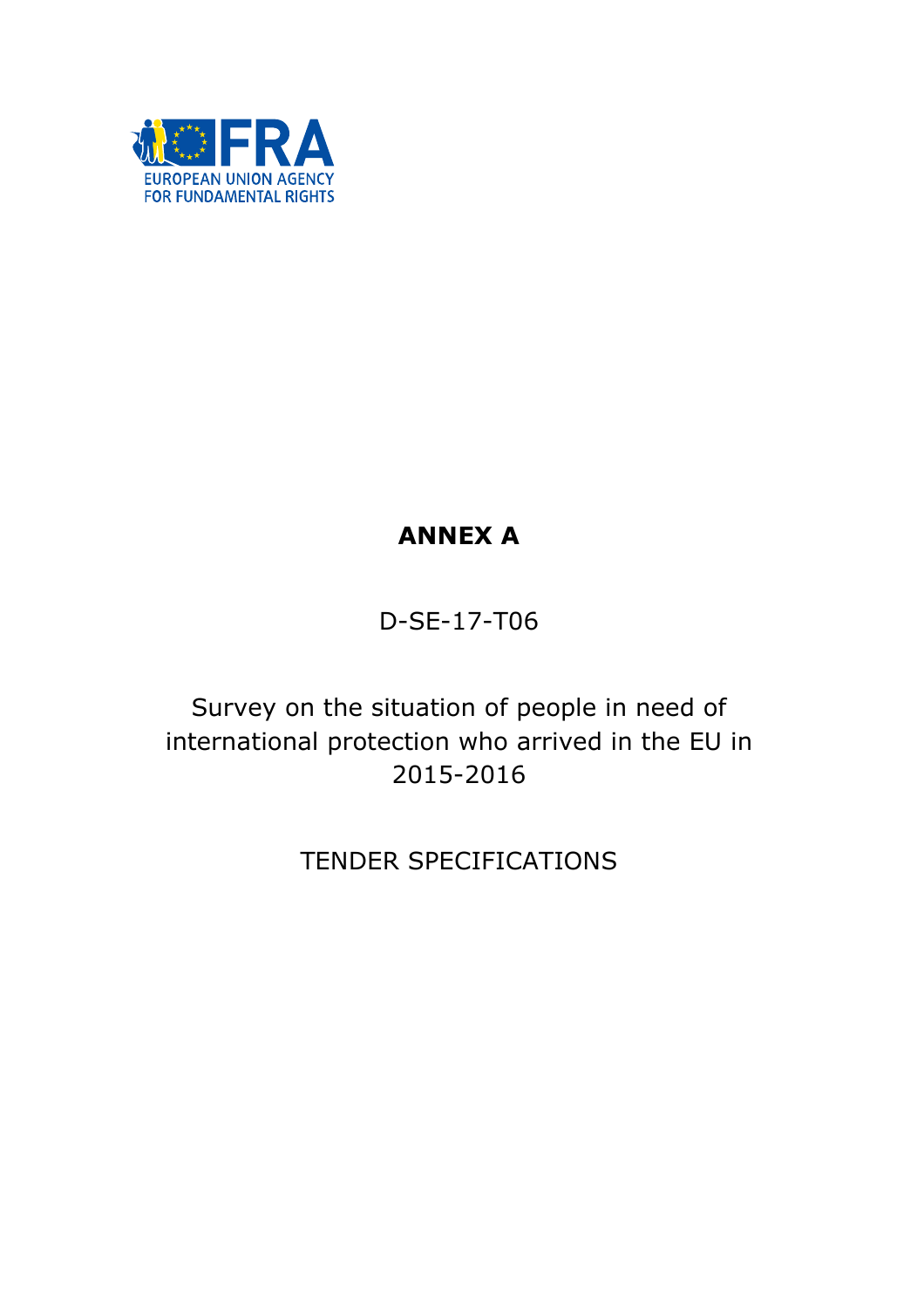### 1. Description of the tender

The objective of the contract is to collect comparable data in 6 EU Member States (Greece, Italy, Sweden, Germany, Austria and France) to support the EU in protecting the fundamental rights of applicants and beneficiaries of international protection.

The contract notice for the present call for tenders was published on 21/09/2017 with reference number 2017/S 181-369935.

This call for tenders is launched with a suspension clause. The award of the direct services contract will be subject to the approval of the amendment to the programming document by the contracting authority's management board.

### 3. Division into lots

This tender is not divided into lots. Submission of a tender for only some of tasks to be performed under the contract will lead to the rejection of the tender.

### 4. Purpose of the tender

The purpose of this invitation to tender is to award a Direct Services contract for the provision of the Survey on the situation of people in need of international protection who arrived in the EU in 2015-2016.

### 5. Place of delivery or performance

The place of performance of the tasks shall be the contractor's premises or any other place indicated in Annex A.1 Technical Specifications.

## 6. Duration

The contract(s) resulting from the present call for tenders shall enter into force the date on which it is signed by the last contracting party.

The duration of the performance of the contract must not exceed **eleven (11)** months. Performance of the contract starts from the date of entry into force of the contract. The period of performance of the contract may be extended only with the express written agreement of the parties before the expiration of such period.

## 7. Volume

-

The maximum estimated contract amount is 375,000.00 EUR excluding VAT.

The contracting authority may exercise the option to increase the estimated contract amount for additional services via negotiated procedure with the economic operator to whom the contract is awarded in accordance with Article 134 (1) (e) and 134 (4) of the Rules of Application of the Financial Regulation<sup>1</sup>.

FUNDA

<sup>&</sup>lt;sup>1</sup> Commission Delegated Regulation (EU) No 1268/2012 of 29 October 2012 on the rules of application of Regulation (EU, Euratom) No 966/2012 of the European Parliament and of the Council on the financial rules applicable to the general budget of the Union, as amended.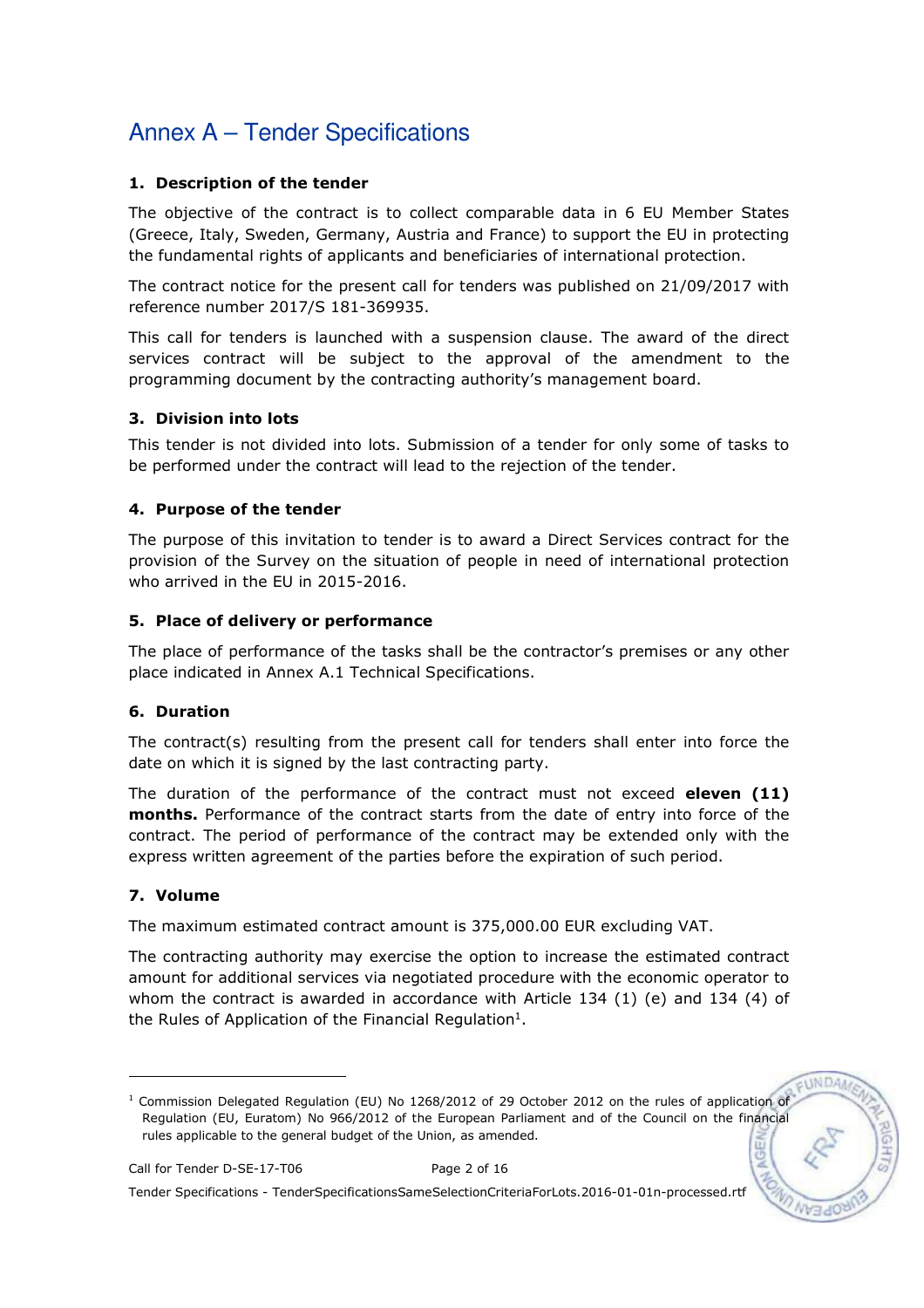### 8. Contractual conditions

The tenderer should bear in mind the provisions of the draft contract which specifies the rights and obligations of the contractor, particularly those on payments, performance of the contract, retention money guarantee, confidentiality, and checks and audits.

### 9. Compliance with applicable law

The tender must comply with applicable environmental, social and labour law obligations established by Union law, national legislation, collective agreements or the international environmental, social and labour conventions listed in Annex X to Directive  $2014/24$ /EU<sup>2</sup>.

### 10. Terms of payment

The payment arrangements governing the contracts resulting from the present call for tenders are detailed in the relevant articles of Annex B – draft contract. Tenderers are strongly advised to carefully read those articles before submitting their tenders.

### 11. Financial guarantees

No tender guarantee is required.

Based on a risk assessment, the contracting authority may request a pre-financing guarantee in the amount of the pre-financing and in the form set out in Annex C.

No performance guarantee will be required.

## 12. Participation in the tendering procedure

Participation in this procurement procedure is open on equal terms to all natural and legal persons coming within the scope of the Treaties, as well as to international organisations.

It is also open to all natural and legal persons established in a third country which has a special agreement with the Union in the field of public procurement on the conditions laid down in that agreement<sup>3</sup>.

### For British tenderers:

Please be aware that after the UK's withdrawal from the EU, the rules of access to EU procurement procedures of economic operators established in third countries will apply to tenderers from the UK depending on the outcome of the negotiations. In case such access is not provided by the legal provisions in force, tenderers from the UK could be rejected from the procurement procedure.

<sup>-</sup><sup>2</sup> Directive 2014/24/EU of the European Parliament and of the Council of 26 February 2014 on public procurement and repealing Directive 2004/18/EC (OJ L 94, 28.3.2014, p. 65).

<sup>&</sup>lt;sup>3</sup> Please note that the European Union Agency for Fundamental Rights is not part of the Agreement on Government Procurement (GPA) concluded within the World Trade Organisation. Therefore, the Agency's procurement procedures are not open to tenderers from GPA countries.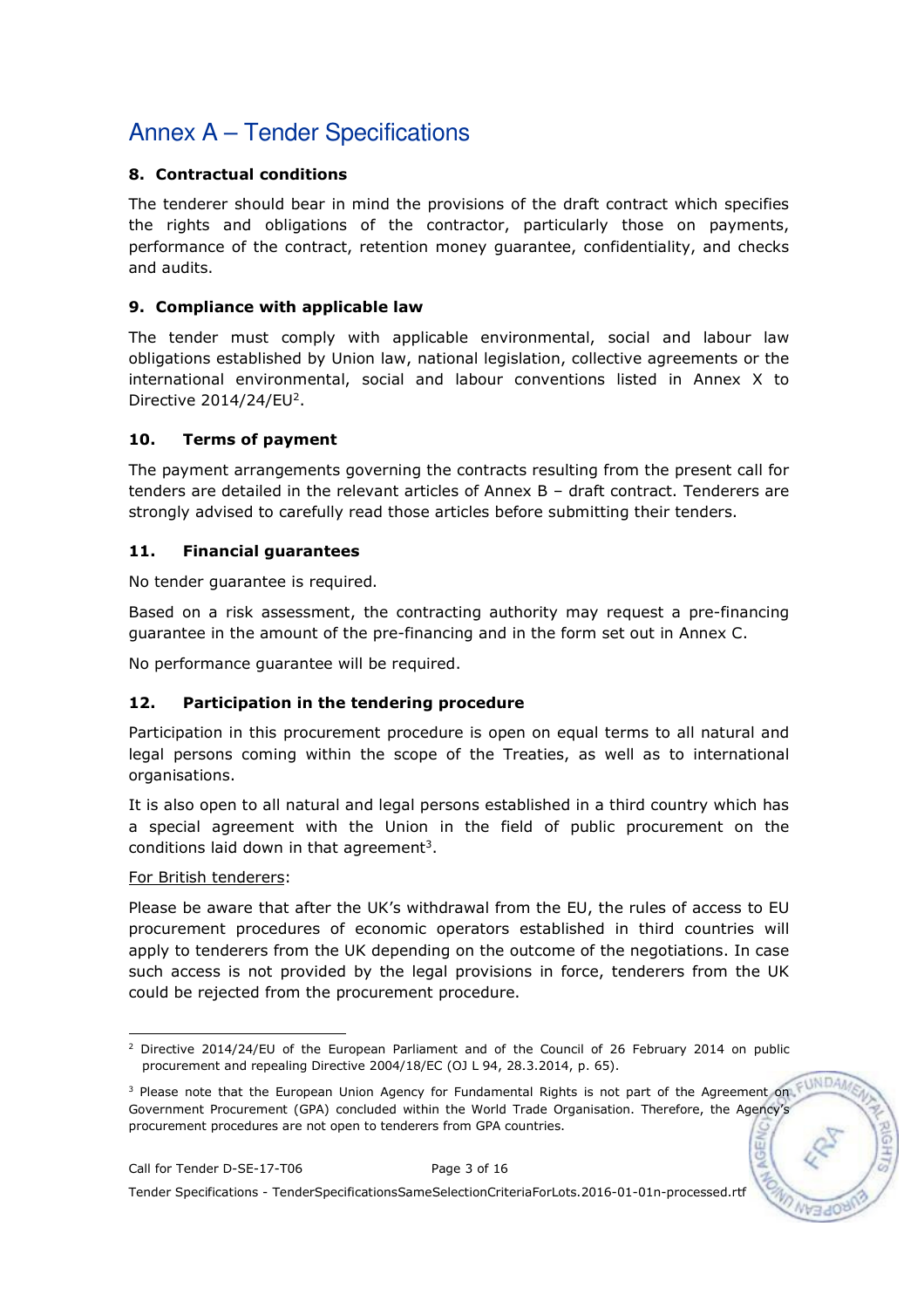### 13. Joint tenders

A joint tender is a situation where a tender is submitted by a group of economic operators (natural or legal persons). Joint tenders may include subcontractors in addition to the members of the group. Changes in the composition of the consortium or group of companies must be expressly authorised by the contracting authority.

In case of joint tender, all members of the group assume joint and several liability towards the contracting authority for the performance of the contract as a whole, i.e. both financial and operational liability. Nevertheless, tenderers must designate one of the economic operators as a single point of contact (the leader) for the contracting authority for administrative and financial aspects as well as operational management of the contract.

All members of the consortium or group of companies must provide a declaration on honour on exclusion and selection criteria duly dated and signed by an authorised representative.

After the award, the contracting authority will sign the contract either with all members of the group, or with the leader on behalf of all members of the group, authorised by the other members via powers of attorney.

Joint tenders will be assessed as follows as regards the exclusion and selection criteria:

- The exclusion criteria will be assessed in relation to each economic operator individually.
- The selection criteria for economic and financial capacity will be assessed in relation to each economic operator individually. However, economic and financial criteria that shall be achieved above a certain minimum threshold (as specified in the selection criteria mentioned below) will be assessed in relation to the consortium or group of companies as a whole.

The selection criteria for technical and professional capacity will be assessed in relation to the consortium or group of companies as a whole.

### 14. Subcontracting

Subcontracting is permitted but the contractor will retain full liability towards the contracting authority for performance of the contract as a whole. During contract performance, the change of any subcontractor identified in the tender or additional subcontracting will be subject to prior written approval of the contracting authority.

Any intention to subcontract part of the contract must be clearly stated by the tenderer in Annex C. Tenderers must indicate the maximum percentage of the contract they intend to subcontract and the identity of those subcontractors they intend to work with.

For each subcontractor identified in the tender, tenderers must provide a Letter of  $E$ **INDA** Intent signed by the subcontractor stating their unambiguous undertaking to collaborate with the tenderer.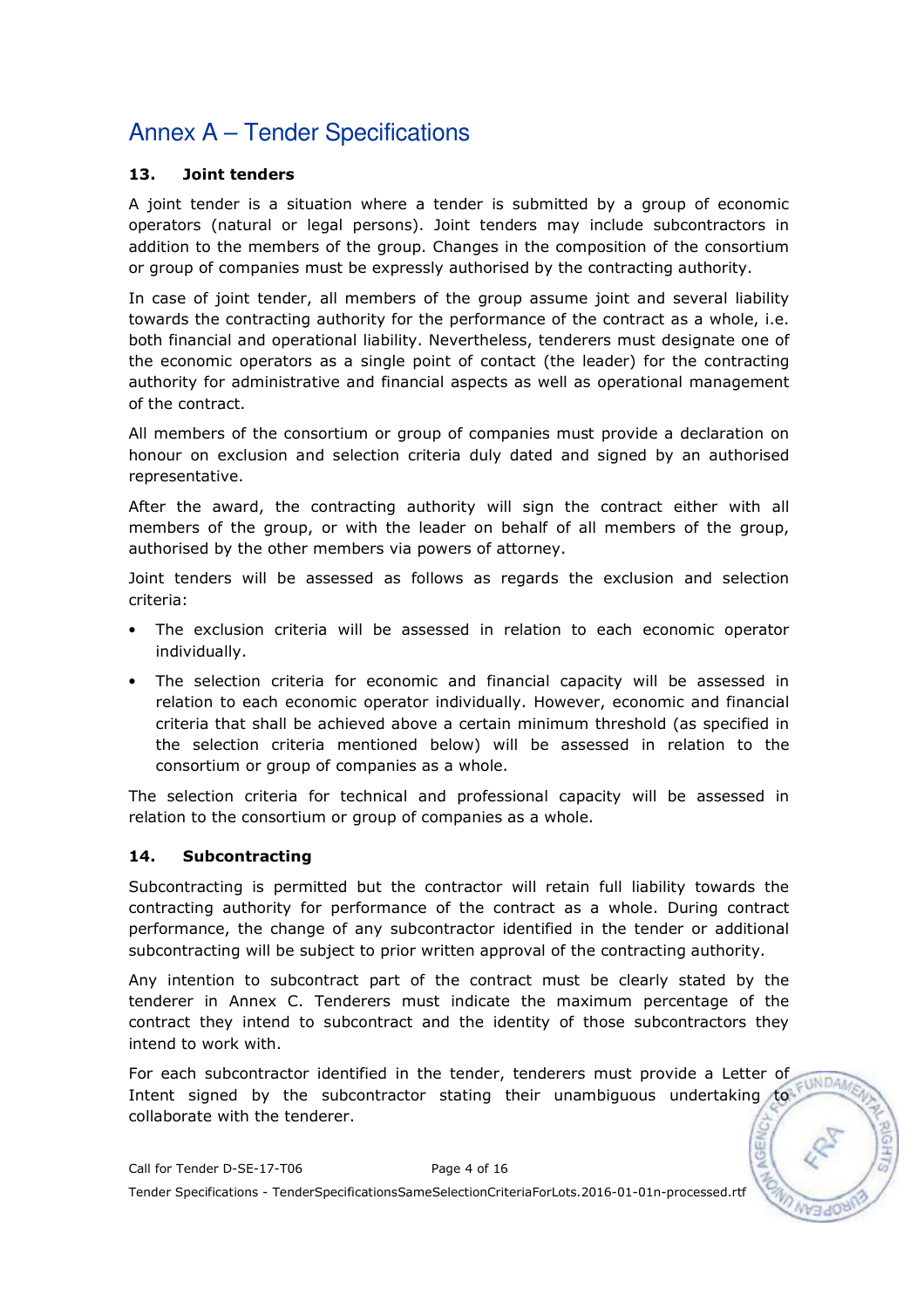Offers involving subcontracting will be assessed as follows:

- The exclusion criteria of all identified subcontractors whose intended share of the contract is above 10% will be assessed. The declaration on honour on exclusion criteria and selection criteria included in Annex C, duly signed and dated, stating that the subcontractor is not in one of the exclusion situations, must be provided by each identified subcontractor.
- Where the tenderer relies on the economic, financial, technical and professional capacity of the identified subcontractor(s) to meet the selection criteria, subcontractors shall be treated as if they were partners in a consortium or a group of companies for the purposes of the evaluation of the selection criteria, and therefore, they shall provide proof of economic, financial, technical and professional capacity as well.
- Subcontractor(s) should select the 'N/A' option in their individual declaration when the tenderer does not rely on their economic, financial, technical and professional capacity.

Tenderers must inform the subcontractor(s) and include in their Letter of Intent that the provisions referring to checks and audits included in the Draft Contract (Annex B) may be applied to them.

Once the contract has been signed, the provisions regarding subcontracting included in the Draft Contract will apply. The contracting authority retains the right to approve or reject the proposed subcontractors.

If the tender includes subcontracting, it is recommended that contractual arrangements with subcontractors include mediation as a method of dispute resolution.

### 15. Visits to premises

A visit to the premises is not foreseen.

### 16. Date and place of opening of the tenders

Tenders will be opened at 10:30 hrs on 07/11/2017 at the contracting authority's address. An authorised representative of each tenderer may attend the opening of the bids. Companies wishing to attend are requested to notify their intention by sending a fax or e-mail at least three (3) working days in advance to the fax or e-mail. This notification must be signed by an authorised officer of the tenderer and specify the name of the person who will attend the opening of the bids on the tenderers behalf.

### 17. Contacts between the tenderer and the contracting authority

In principle, no contact is permitted between the contracting authority and the tenderers during the tendering procedure.

However, in exceptional circumstances contact may be made on the tenderers initiative before the final date for the submission of bids, in order (and only for this reason) to clarify the nature of the contract.

Call for Tender D-SE-17-T06 Page 5 of 16 Tender Specifications - TenderSpecificationsSameSelectionCriteriaForLots.2016-01-01n-processed.rtf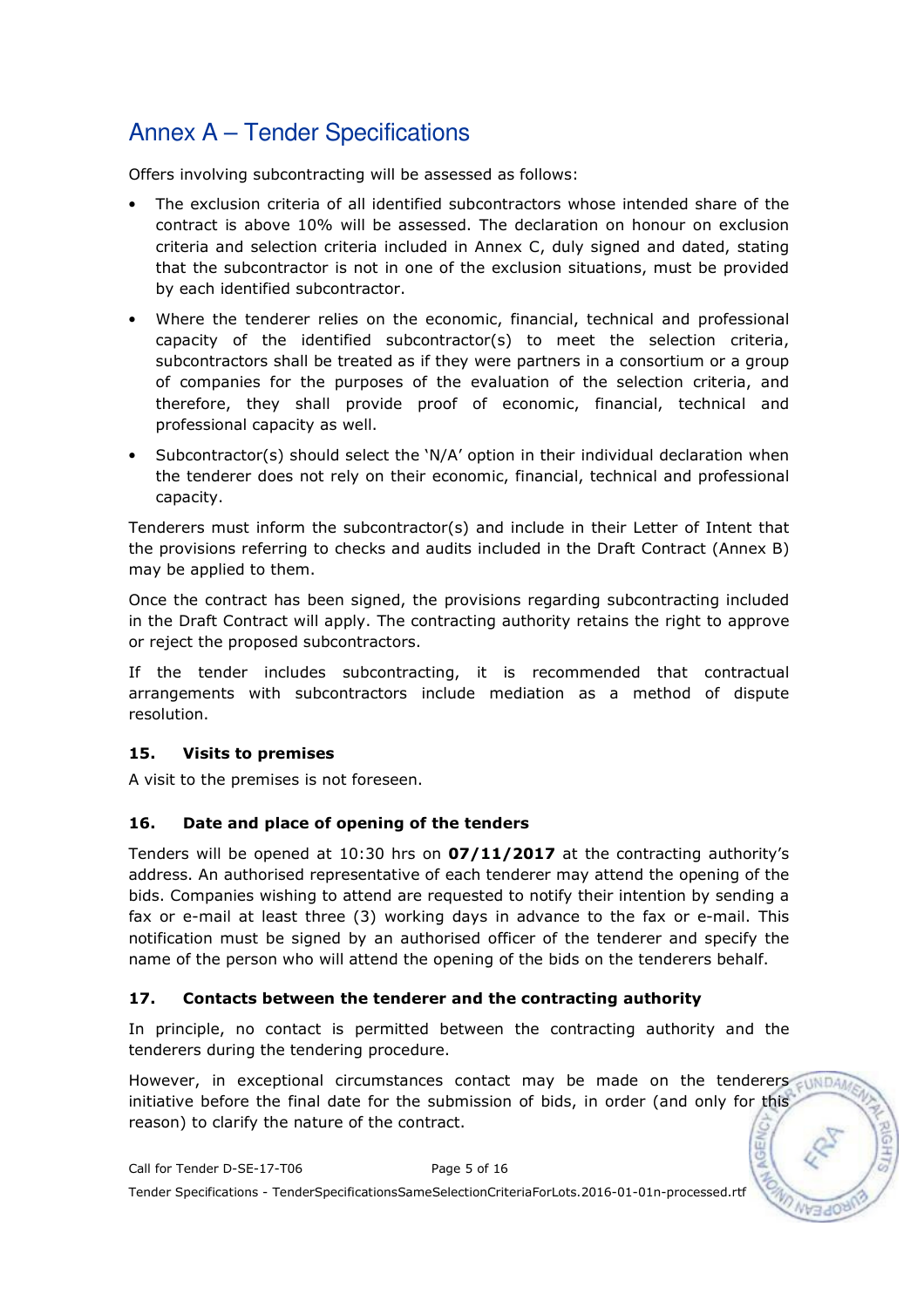Such requests for further information may be made by fax, e-mail or to the address below:

> European Union Agency for Fundamental Rights Invitation to tender No: D-SE-17-T06 Administration Schwarzenbergplatz 11 Vienna 1040 – Austria Fax: +43 (0) 150 31 382 ; e-mail: procurement@fra.europa.eu

The contracting authority is not bound to reply to requests for additional information provided less than six working days before the date of receipt of tenders. The answers to the requests for additional information will be posted on http://fra.europa.eu/en/about-fra/procurement. The website will be updated regularly and it is the tenderers' responsibility to check for updates and modifications during the tendering period.

Similarly, contact may in exceptional circumstances be made on the contracting authority's initiative:

- a. before the final date for the submission of bids, in order to inform interested parties of an error, a lack of precision, an omission or any other material shortcoming in the drawing up of the documents of the invitation to tender; or
- b. after the opening of bids, where a bid requires clarification or in order to correct material errors made in drawing up a bid.

Please note that in any event such contact may not result in a modification of the terms of the bid.

### 18. Alteration or withdrawal of tenders

Tenderers may alter or withdraw their tenders by written notification prior to the deadline for submission of tenders. No tender may be altered after the deadline for submission. Withdrawals must be unconditional and will end all participation in the tender procedure.

Any such notification of alteration or withdrawal must be prepared and submitted in accordance with the instructions on how to submit tenders included in the Invitation to tender, and the envelope must also be marked with "alteration" or "withdrawal" as appropriate.

#### 19. Variants

Variant solutions are not allowed and will not be taken into consideration.

### 20. Evaluation and award

The evaluation is based solely on the information provided in the submitted tender. It FUND involves the following:

Call for Tender D-SE-17-T06 Page 6 of 16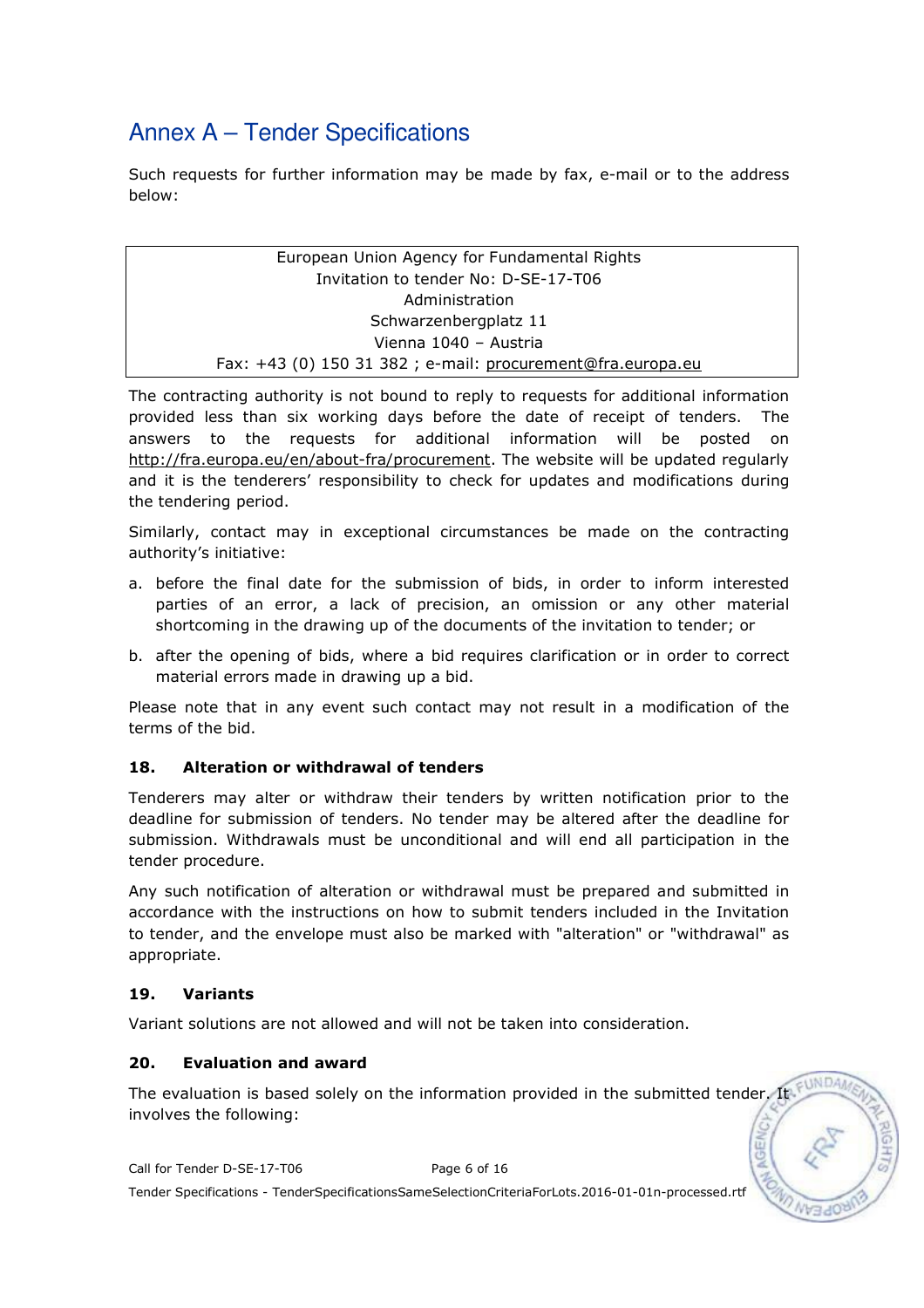- phase I: verification of non-exclusion of tenderers on the basis of the exclusion criteria
- phase II: selection of tenderers on the basis of compliance with the selection criteria
- phase III: verification of compliance with the minimum requirements set out in Annex A.1 Technical Specification and evaluation of tenders on the basis of the award criteria
- phase IV: contract award on the basis of the award method

The contracting authority may reject abnormally low tenders, in particular if it established that the tenderer or a subcontractor does not comply with applicable obligations in the fields of environmental, social and labour law.

The tenders will be assessed in the order indicated above. Only tenders meeting the requirements of one step will pass on to the next step.

### 20.1 Verification of non-exclusion (Phase I)

All tenderers must provide a declaration of honour on exclusion criteria and selection criteria (see Annex C), signed and dated by an authorised representative, stating that they are not in one of the situations of exclusion listed in that declaration of honour.

The successful tenderer must provide the documents mentioned as supporting evidence in the declaration on honour (including exclusion and selection criteria) before signature of the contract and within a deadline given by the contracting authority. This requirement applies to each member of the group in case of joint tender and to all subcontractors whose share of the contract is above 10 % and whose capacity is necessary to fulfil the selection criteria.

The obligation to submit supporting evidence does not apply to international organisations.

The successful tenderer (or a member of the group in case of joint tender, or a subcontractor) will not be required to submit the documentary evidence if it has already been submitted for another procurement procedure and provided the documents were issued not more than one year before the date of their request by the contracting authority and are still valid at that date. In such cases, the successful tenderer must declare on its honour that the documentary evidence has already been provided in a previous procurement procedure, indicate the reference of the procedure and confirm that there has been no change in its situation. If a specific document can be accessed by the contracting authority on a national database free of charge, the successful tenderer (or a member of the group in case of joint tender, or a subcontractor) will need to include the link to the source and will not be required to submit the document.

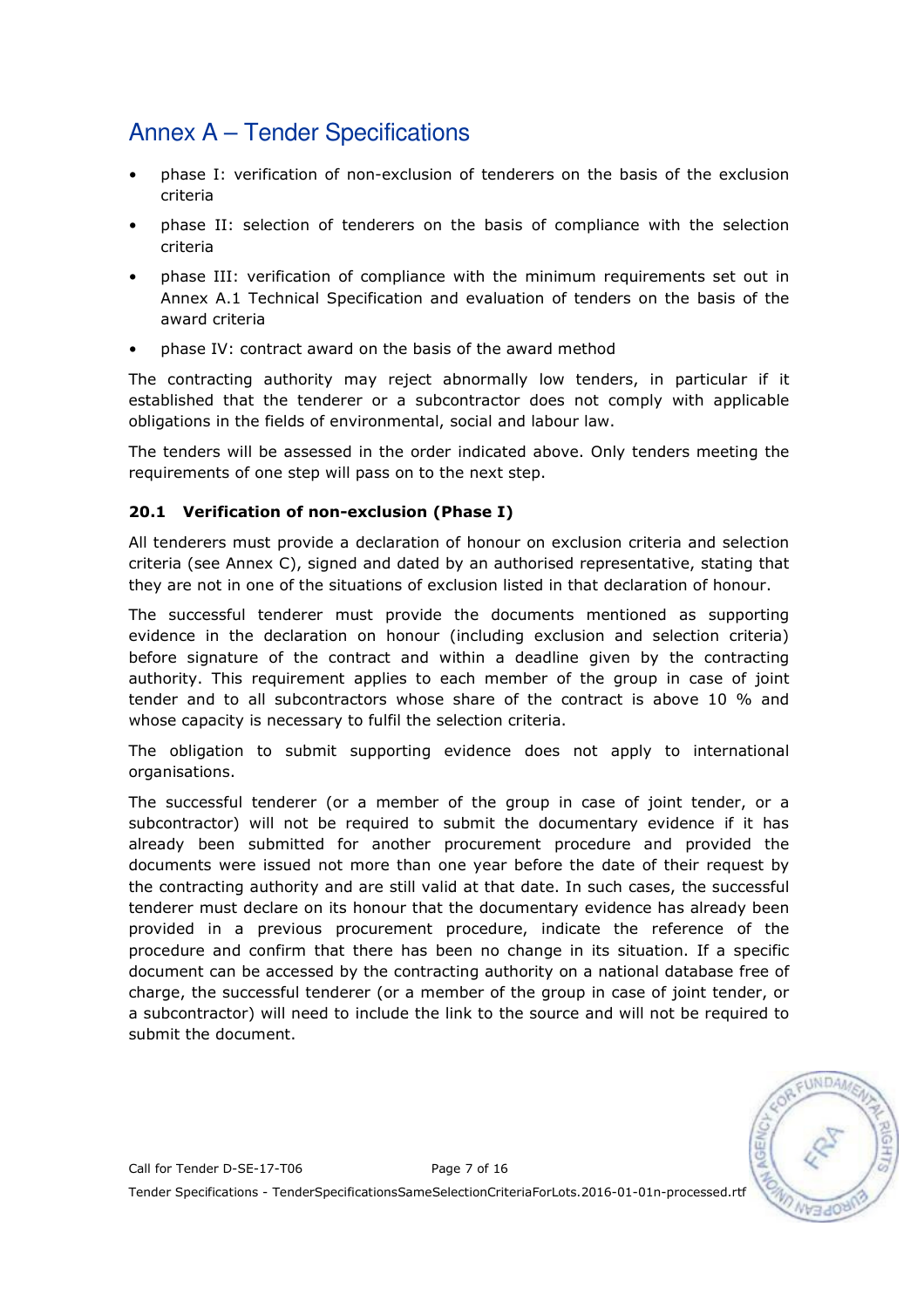### 20.2 Selection of tenders on the basis of compliance with selection criteria – Phase II

The aim of this phase is to assess if tenderers have sufficient economic and financial capacity and sufficient technical and professional capacity to perform the contract.

### 20.2.1 Economic and financial capacity

Tenderers must have the necessary economic and financial capacity to perform this contract until its end. In order to prove their capacity, tenderers must comply with the following selection criteria:

(a) Copy of the financial statements (balance sheets, and profit and loss accounts) for the last two (2) financial years for which accounts have been closed.In case of a consortium, each consortium member shall present their own financial statements.

(b) A statement of the annual average turnover for the last two (2) financial years for which accounts have been closed. The minimum average annual turnover of the tenderer shall be of 750,000.00 EUR. In case of a consortium, the annual average turnover for each of the partners shall be presented. The sum of the annual average turnovers of each partner will be taken into account to reach the minimum annual average turnover of 750,000.00 EUR.

If, for some exceptional reason which the contracting authority considers justified, a tenderer is unable to provide one or other of the above documents, it may prove its economic and financial capacity by any other document which the contracting authority considers appropriate. In any case, the contracting authority must at least be notified of the exceptional reason and its justification. The contracting authority reserves the right to request any other document enabling it to verify the tenderer's economic and financial capacity.

An economic operator may, where appropriate and for a particular contract, rely on the economic and financial capacities of other entities, regardless of the legal nature of the links it has with them. It must in that case prove to the contracting authority that it will have at its disposal the resources necessary for the performance of the contract, for example by producing a commitment by those entities to that effect. In that case, the contracting authority may require that the economic operator and the entities referred to above are jointly liable for the performance of the contract.

### 20.2.2 Technical and professional capacity

Tenderers (in case of a joint tender the combined capacity of all members of the group and identified subcontractors) must comply with the criteria listed below:

(a) The educational and professional qualifications, skills, experience and expertise of the persons responsible for the performance of the contract.

Tenderers are requested to include the CVs in Europass format and signed selection grids of  $at$  least the following profiles described in Section 8 of Annex A.1 - Technical EUNDAN Specifications:

One (1) Project Coordinator

Call for Tender D-SE-17-T06 Page 8 of 16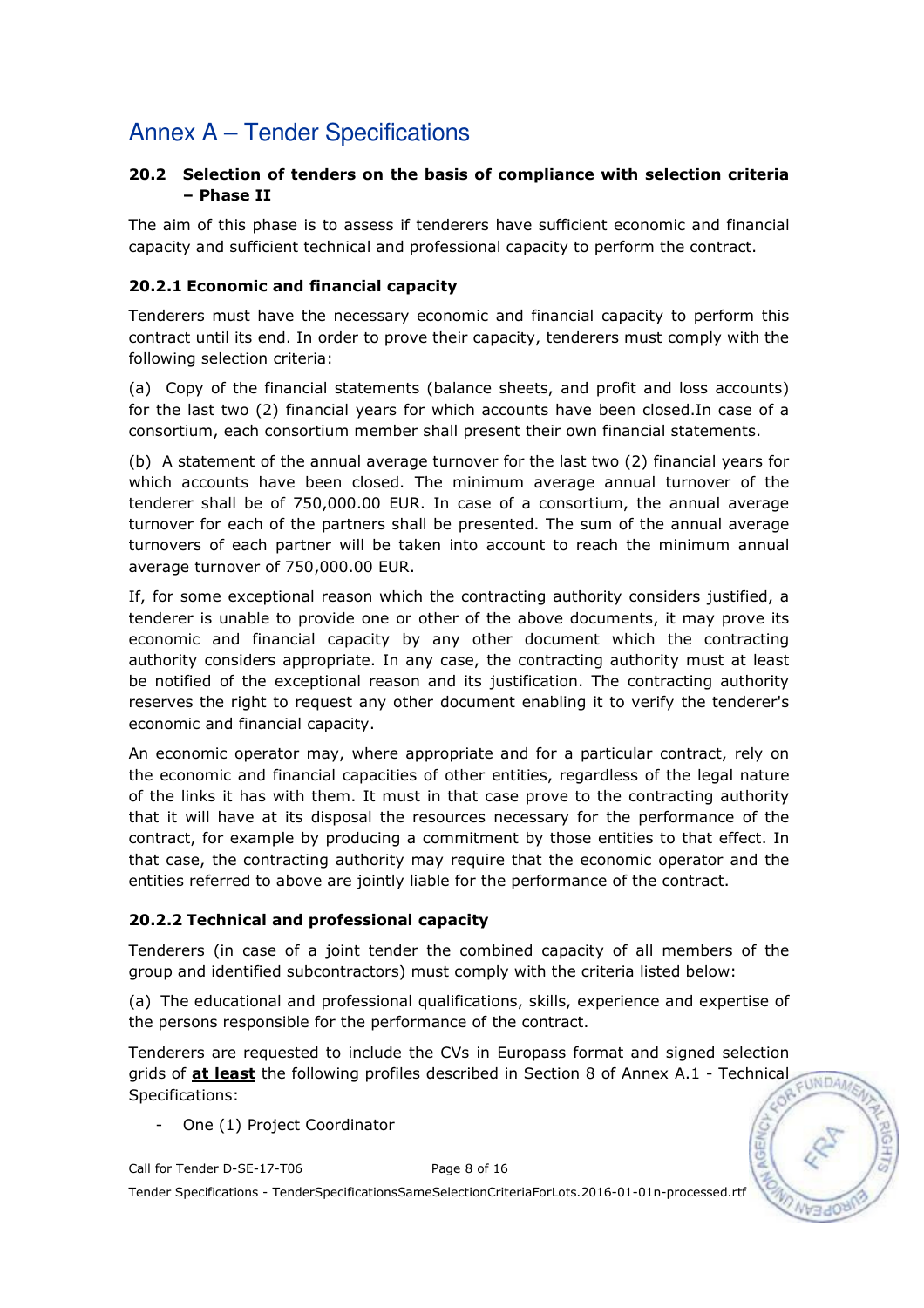- One (1) Senior Survey Expert
- One (1) Senior Sampling and Weighting Expert
- One (1) National Survey Expert for each of the six (6) EU Member State where the survey will be carried out.

A different National Survey Expert shall be assigned to each of the countries where the survey will be carried out.

The proposed CVs must possess the minimum educational and professional requirements stated in Section 8 of Annex A.1 - Technical Specifications.

(b) A list of the principal services provided and supplies delivered in the past five (5) years, with the sums, dates and clients, public or private. Tenderers are required to prove that they have performed at least three (3) large-scale multi-country surveys of an amount, nature or scope similar to the services to be carried out under this contract in the last five (5) years.

An economic operator may, where appropriate and for a particular contract, rely on the technical and professional capacities of other entities, regardless of the legal nature of the links it has with them. It must in that case prove to the contracting authority that it will have at its disposal the resources necessary for the performance of the contract, for example by producing a commitment by those entities to that effect.

An economic operator may only rely on the capacities of other entities where the latter will perform the works or services for which these capacities are required.

### 21. Assessment of tenders – Phase III

The aim of this phase is to verify the compliance of the tenders with the minimum requirements set out in Annex A.1 Technical Specifications and to evaluate, from the technical and the financial points of view the offers submitted by the tenderers.

### 21.1 Verification of compliance with the minimum requirements set out in Annex A.1 Technical Specifications.

In their technical offers, tenderers must show compliance with the following minimum requirements set out in Annex A.1 Technical Specifications:

- All six (6) EU Member States must be covered by the survey
- A minimum overall net sample size of 3,000.00 successfully completed interviews across the six (6) EU member States

Compliance with these minimum requirements will be assessed. Offers deviating from the minimum requirements or not covering all the minimum requirements may be rejected on the basis of non-compliance and will not be evaluated further

### 21.2 Technical evaluation

 The quality of the tender will be evaluated based on the following criteria and their corresponding weightings. In their technical proposals, tenders must include all the

EUNDA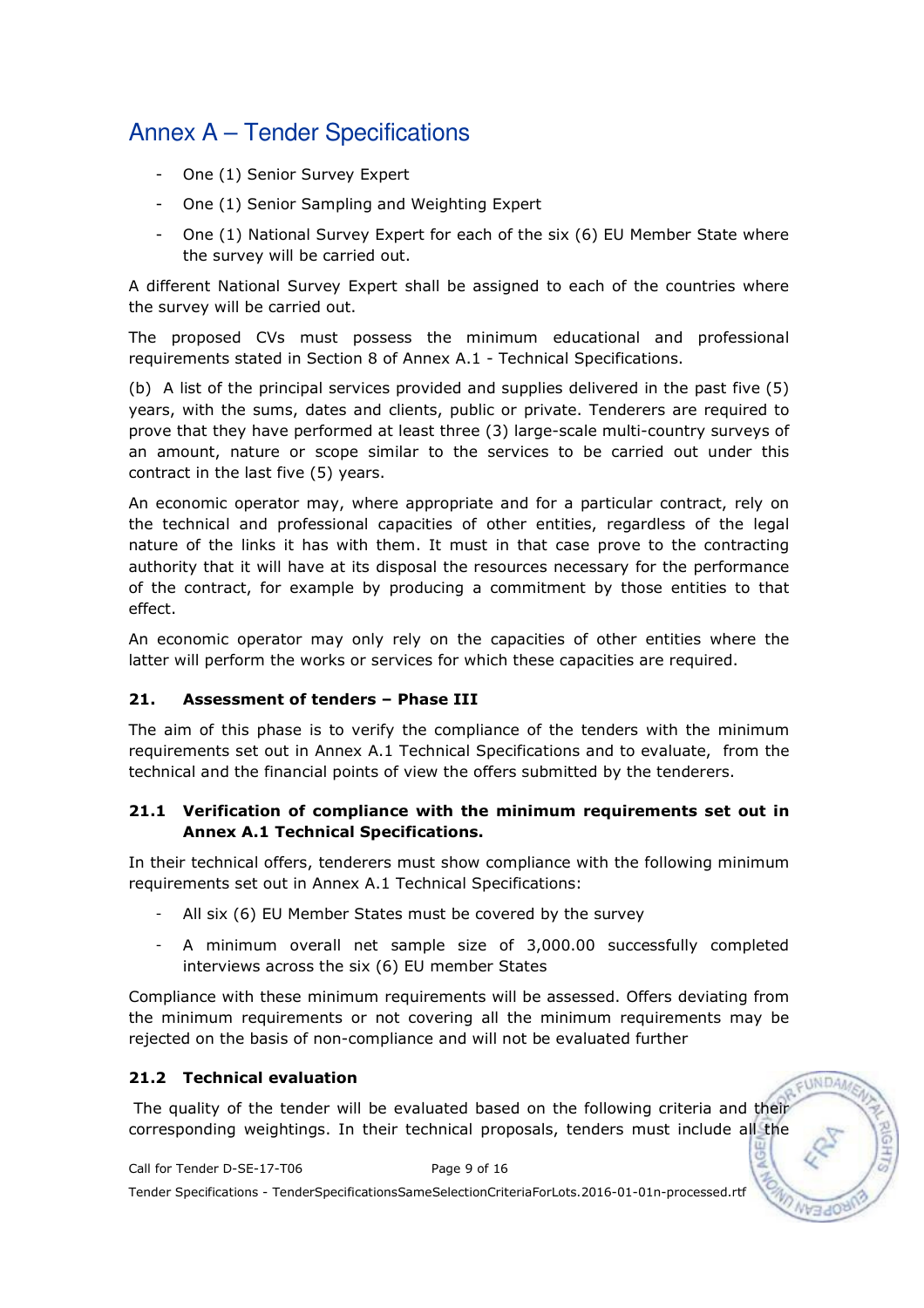information required by the contracting authority to evaluate their tenders, as described below:

| Technical Award criteria/sub-criteria                                                                                                                                                                                                                                                                            | Weighting in % |
|------------------------------------------------------------------------------------------------------------------------------------------------------------------------------------------------------------------------------------------------------------------------------------------------------------------|----------------|
| (a) Project Management                                                                                                                                                                                                                                                                                           | 25             |
| (a.1) Work programme                                                                                                                                                                                                                                                                                             | 60             |
| The tenderer shall describe in the technical offer, with particular<br>the<br>preparatory work, background research and<br>attention to<br>development of survey strategies:                                                                                                                                     |                |
| - how they will implement the key stages of the project, their duration<br>and milestones according to Annex A.1 - Technical Specifications;                                                                                                                                                                     |                |
| - what measures they will take to ensure the quality and meet the<br>deadlines for milestones in all stages of the project in each country;                                                                                                                                                                      |                |
| - what measures they will take to mitigate risks associated with the<br>implementation of the project activities.                                                                                                                                                                                                |                |
| (a.2) Organisation of the project team                                                                                                                                                                                                                                                                           | 40             |
| The tenderer shall describe in their technical offer:                                                                                                                                                                                                                                                            |                |
| - What is the composition of the proposed project team outlining each<br>team members' expertise, the balance of skills and competences;                                                                                                                                                                         |                |
| - How they will allocate roles and responsibilities for project activities in<br>each Member State, as described in section 4 of Annex A.1 - Technical<br>Specifications; please include an indication of the time (in working<br>days) that each team member will devote to the different survey<br>activities; |                |
| - What will be the organisational structure of the proposed project<br>team;                                                                                                                                                                                                                                     |                |
| - How the project team members will communicate effectively to ensure<br>coordination of the work across all Member States, where the project<br>will be implemented, and with FRA.                                                                                                                              |                |
| (b) Project Methodology                                                                                                                                                                                                                                                                                          | 75             |
| (b.1) Background reasearch                                                                                                                                                                                                                                                                                       | 20             |
| The tenderer shall describe in the technical offer:                                                                                                                                                                                                                                                              |                |
| - How they will conduct background research in order to map the target<br>population comprehensively taking into account its diversity;                                                                                                                                                                          |                |
| - How the outcome of the background research will be linked to the<br>subsequent project activities.                                                                                                                                                                                                             |                |
| (b.2) Sampling design                                                                                                                                                                                                                                                                                            | 40             |
| Call for Tender D-SE-17-T06<br>Page 10 of 16                                                                                                                                                                                                                                                                     |                |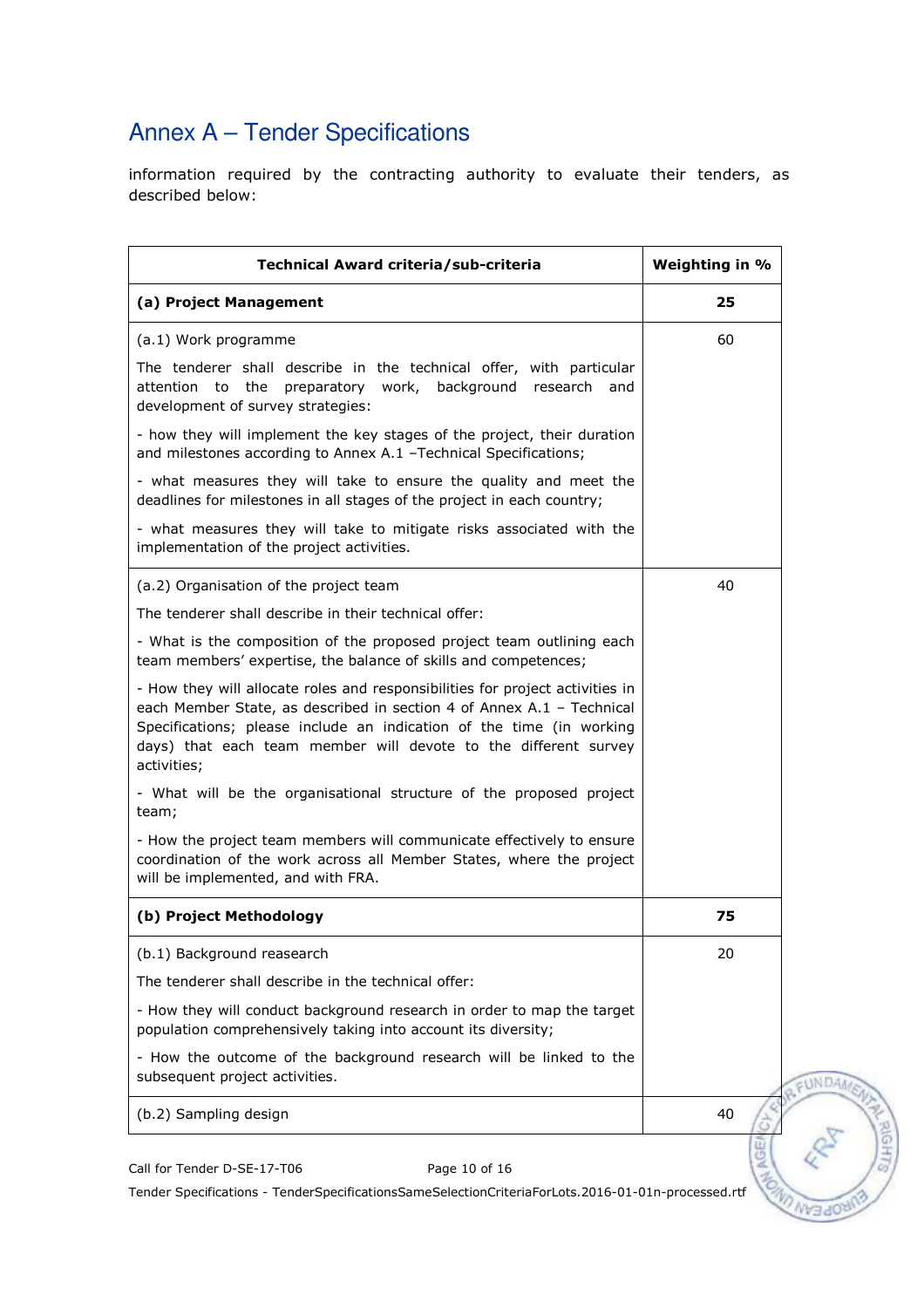| The tenderer shall suggest and describe in the offer the sampling<br>technique(s) to be applied in each of the selected 6 EU Member States<br>and, possibly, for each target group; the procedure to be followed for<br>selecting respondents, and the advantages and biases of the suggested<br>sampling technique(s).                                                                                                                                                                                                                                                                                                                                                                                                                                                                                                                |    |        |
|----------------------------------------------------------------------------------------------------------------------------------------------------------------------------------------------------------------------------------------------------------------------------------------------------------------------------------------------------------------------------------------------------------------------------------------------------------------------------------------------------------------------------------------------------------------------------------------------------------------------------------------------------------------------------------------------------------------------------------------------------------------------------------------------------------------------------------------|----|--------|
| The tenderer should describe a possible sampling design for each of the<br>two following scenarios described in more detail under Activity 2 in<br>section 4 of Annex A.1 - Technical Specifications:                                                                                                                                                                                                                                                                                                                                                                                                                                                                                                                                                                                                                                  |    |        |
| 1) A random probability sample of each target group to be<br>surveyed in the 6 EU Member States covered, so that the survey<br>results can be generalised to the target populations for the selected<br>geographical areas in each country. The sample should be drawn<br>from registers covering the target population such as registries of<br>asylum seekers and refugees available at national, regional or local<br>level. It is the responsibility of FRA to get access to such registries<br>in the 6 selected Member States.                                                                                                                                                                                                                                                                                                   |    |        |
| If an exhaustive list of population members is not available or not<br>2)<br>accessible in each of the 6 selected EU Member States, the tenderer<br>shall suggest in their offer an alternative sampling plan or a<br>combination of different sampling approaches to reach the minimum<br>net sample size after taking into account an optimal allocation<br>across countries, geographical areas and target population to the<br>extent possible and describe the advantages of the proposed<br>alternative sampling plan or combination of sampling approaches. A<br>higher score will be given to offers that suggest to use probability<br>sampling methods. If location-based sampling is used, the<br>contractor should describe in detail how the method is being to be<br>applied and combined with other sampling approaches |    |        |
| The tenderer shall develop an optimal overall sampling design and<br>specific sampling strategies for each country and selected target<br>populations, with explicit attention to the balance between bias,<br>variance, feasibility and costs.                                                                                                                                                                                                                                                                                                                                                                                                                                                                                                                                                                                        |    |        |
| (b.3) Survey implementation                                                                                                                                                                                                                                                                                                                                                                                                                                                                                                                                                                                                                                                                                                                                                                                                            | 30 |        |
| The tenderer shall describe in their technical offer:                                                                                                                                                                                                                                                                                                                                                                                                                                                                                                                                                                                                                                                                                                                                                                                  |    |        |
| - The technical infrastructure they will put in place for the survey<br>implementation, including the central management of data and data<br>quality control;                                                                                                                                                                                                                                                                                                                                                                                                                                                                                                                                                                                                                                                                          |    |        |
| - The survey systems they will use explaining how quality and field<br>controls will be implemented;                                                                                                                                                                                                                                                                                                                                                                                                                                                                                                                                                                                                                                                                                                                                   |    |        |
| - How they will achieve a high level of complementarity and consistency<br>between auxiliary data, metadata, paradata, and data collected through<br>the survey sample management system and during the interview; for<br>example, tenderers could use an integrated system for interviewing and<br>survey sample management;                                                                                                                                                                                                                                                                                                                                                                                                                                                                                                          |    | EUNDAN |
| - How they will store, handle and process any personal and sensitive                                                                                                                                                                                                                                                                                                                                                                                                                                                                                                                                                                                                                                                                                                                                                                   |    |        |
| Page 11 of 16<br>Call for Tender D-SE-17-T06                                                                                                                                                                                                                                                                                                                                                                                                                                                                                                                                                                                                                                                                                                                                                                                           | z  |        |
| Tender Specifications - TenderSpecificationsSameSelectionCriteriaForLots.2016-01-01n-processed.rtf                                                                                                                                                                                                                                                                                                                                                                                                                                                                                                                                                                                                                                                                                                                                     |    |        |
|                                                                                                                                                                                                                                                                                                                                                                                                                                                                                                                                                                                                                                                                                                                                                                                                                                        |    |        |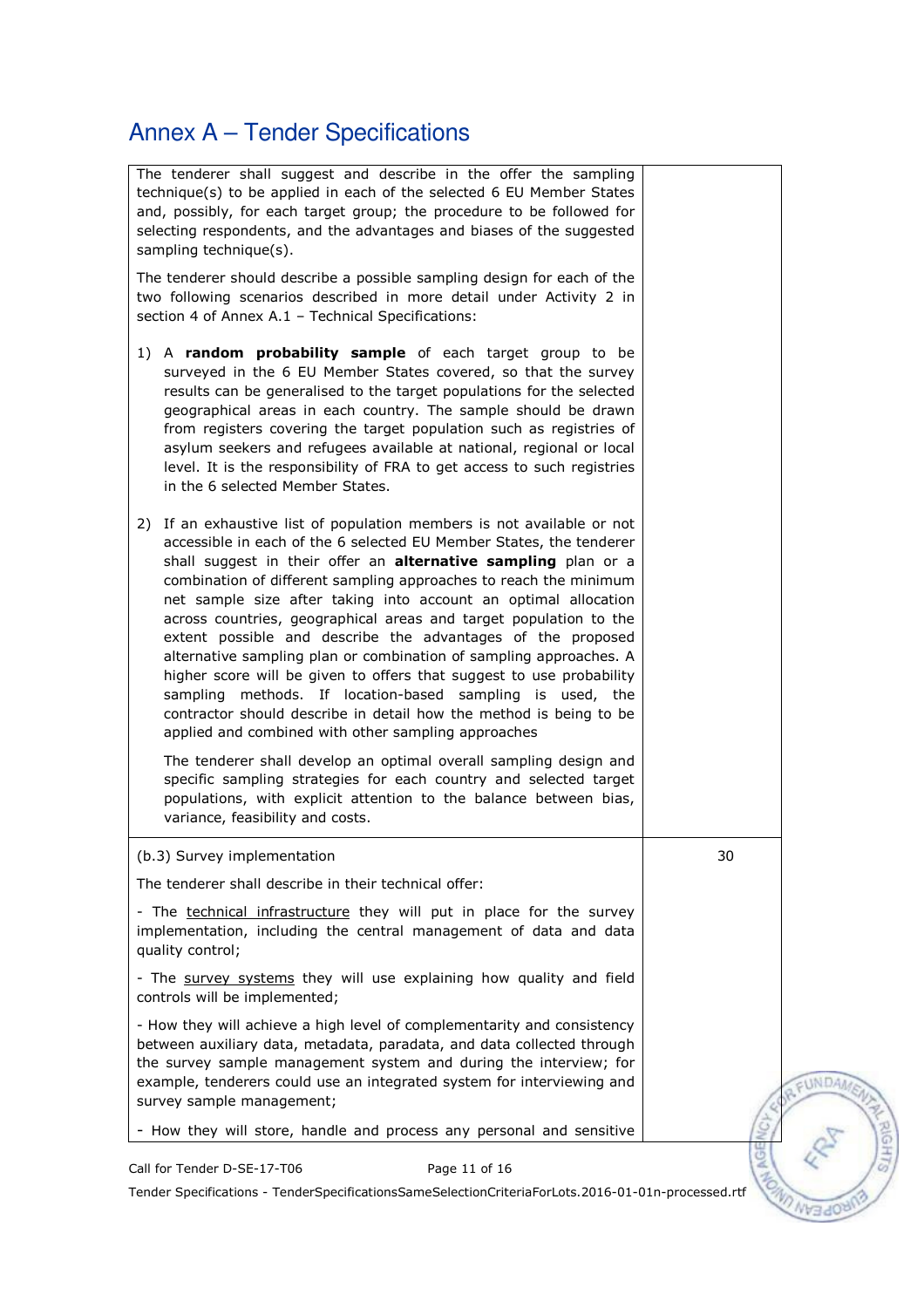| data, including paradata, and what measures will be applied to ensure<br>their security and compliance with data protection rules;                                                                                                                                                                                                                                                                                                                                                                       |    |
|----------------------------------------------------------------------------------------------------------------------------------------------------------------------------------------------------------------------------------------------------------------------------------------------------------------------------------------------------------------------------------------------------------------------------------------------------------------------------------------------------------|----|
| - How the tenderer will ensure the use of the appropriate language in<br>the interviews, for example by facilitating interviewers to switch the<br>language of the interview or support the respondent to use a language<br>they understand;                                                                                                                                                                                                                                                             |    |
| - How the tenderer will recruit interviewers that allows for matching<br>language skills of interviewees and, where needed, using cultural<br>mediators;                                                                                                                                                                                                                                                                                                                                                 |    |
| - How they will train interviewers to comply with the highest ethical<br>standards for survey research on ethnic minorities; tenderers should<br>take into account that interviewers may expect remuneration for<br>activities, such as screening and collecting of meta- and paradata;                                                                                                                                                                                                                  |    |
| - How they will ensure the cooperation of survey respondents, as well<br>as other actors, such as NGOs, assistant-interviewers, facilitators and<br>local mediators for any support they provide;                                                                                                                                                                                                                                                                                                        |    |
| - How the tenderer will ensure high response rate.                                                                                                                                                                                                                                                                                                                                                                                                                                                       |    |
| (b.4) Draft quality assurance, monitoring, documentation and reporting                                                                                                                                                                                                                                                                                                                                                                                                                                   | 10 |
| The tenderer shall describe in their technical offer:                                                                                                                                                                                                                                                                                                                                                                                                                                                    |    |
|                                                                                                                                                                                                                                                                                                                                                                                                                                                                                                          |    |
| quality assurance and<br>monitorina<br>Their<br>plan<br>for<br>project<br>implementation, including, for example, the quality objectives, control<br>and management of documents and data (records), quality control<br>procedures for each project activity, contingency measures in case of<br>failing assumptions for survey strategies, contingency measures in case<br>of imbalanced distribution of respondents in the sample, monitoring of<br>key indicators and remedies for eventual problems. |    |
| - The technical set up of a documentation, monitoring and reporting<br>system to ensure that all data and information on project activities are<br>systematically stored and can be easily and quickly retrieved on request<br>and documented consistently.                                                                                                                                                                                                                                              |    |

For each criterion (and sub-criterion) a number of points in a range between 0 to 100 points will be given. A tender can reach a maximum of 100 points per criterion and a maximum of 100 points in total. After the application of the corresponding weightings per criterion and sub-criterion as per the grid above, tenders scoring less than 60% in the total overall points or less than 50% in the points awarded for a single criterion will be excluded from the rest of the assessment procedure.

## 21.3 Financial evaluation

### 21.3.1 Financial award criteria

The tender with the lowest financial offer will receive 100 points in the financial evaluation. The remaining tenders will receive lower price indicators in proportion to their prices and in accordance with the following formula:

Call for Tender D-SE-17-T06 Page 12 of 16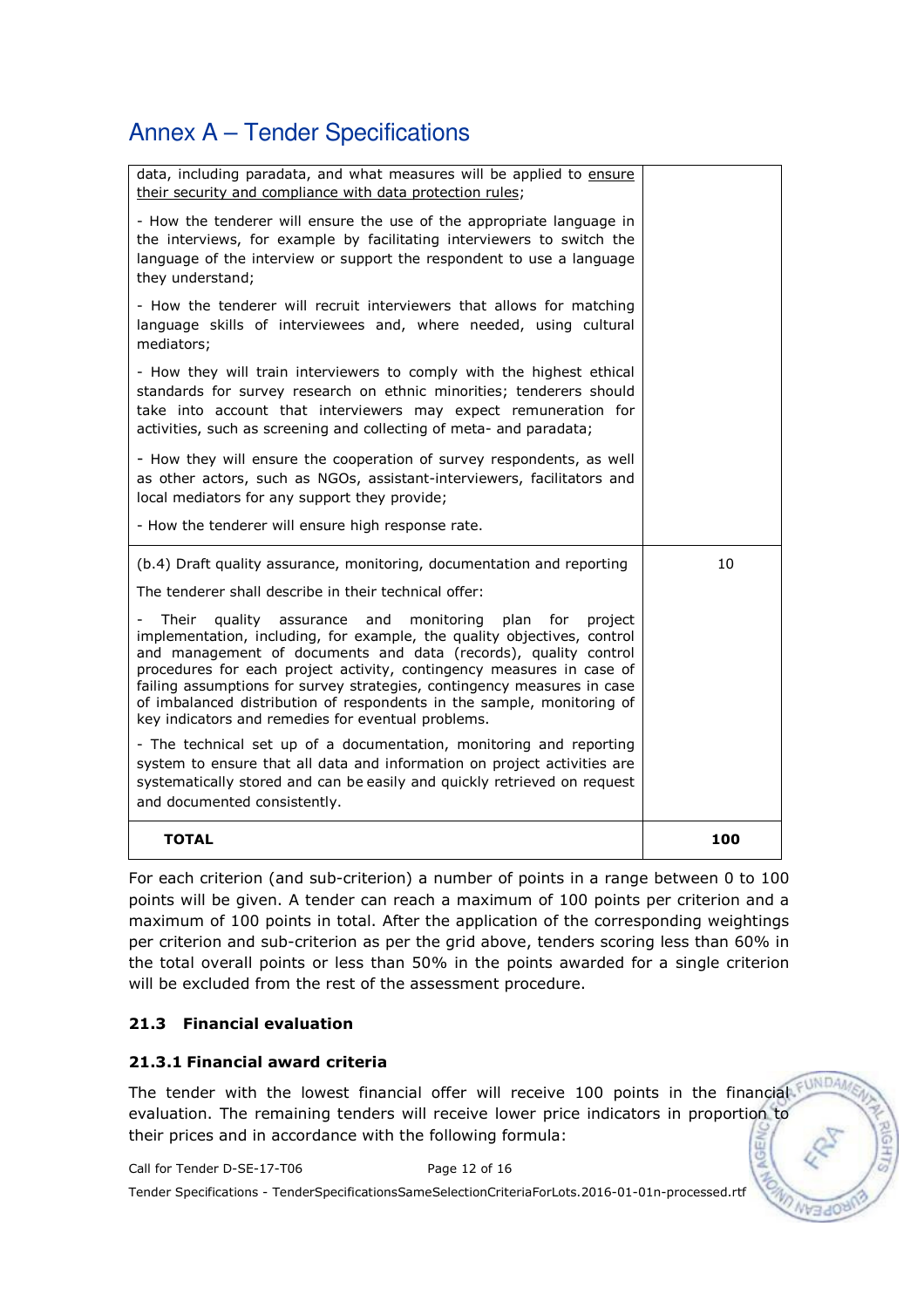financial score for tender  $X =$  (lowest price / price of tender X)  $*$  100

### 21.3.2 Information concerning prices

The financial evaluation of the offers will be based on the prices quoted by the tenderers in their financial offers. Tenderers must fill in the Financial Offer Form included in Annex C.

When filling in the Financial Offer Form, tenderers must take into consideration that prices shall be:

- expressed in euro. For tenders in countries which do not belong to the euro zone, tenderers shall quote their prices in euro and the price quoted may not be revised in line with exchange rate movements. It is for the tenderer to select an exchange rate and assume the risks or benefits deriving from any variation.
- inclusive of all costs and expenses, directly and indirectly connected with the goods and/or services to be supplied/provided and including all the charges (travel and subsistence), unless otherwise stated in the tender documents.
- free of all duties and taxes (in particular VAT). According to Articles 3 and 4 of the Protocol on the Privileges and Immunities of the European Communities, the European Union Agency for Fundamental Rights is exempt from all charges, taxes and dues, including value added tax; such charges may not therefore be included in the calculation of the price quoted; the VAT amount must be indicated separately.

Prices are fixed and not subject to revision.

### 22. Contract award – Phase IV

The contract will be awarded to the most economically advantageous tender, i.e. the tender offering the best price-quality ratio determined in accordance with the formula below quality-price ratio:

Score for tender X = (financial score of tender X  $*$  40 %) + (total quality score (out of 100) for all award criteria of tender  $X * 60 %$ 

### 23. Information to tenderers on the outcome of the tender

The contracting authority will inform tenderers of decisions reached concerning the award of the contract, including the grounds for any decision not to award a contract or to recommence the procedure.

The contracting authority will inform as soon as possible all tenderers whose tenders are rejected of the reasons for their rejection. If a written request is received, the contracting authority will inform, within not more than 15 calendar days from the date on which the written request is received, all tenderers who meet the exclusion and selection criteria, of the characteristics and relative advantages of the successful tender and the name of the tenderer to whom the contract is awarded.

However, certain details may not be disclosed where disclosure would hinder application of the law, would be contrary to public interest or would harm the

EUNDA/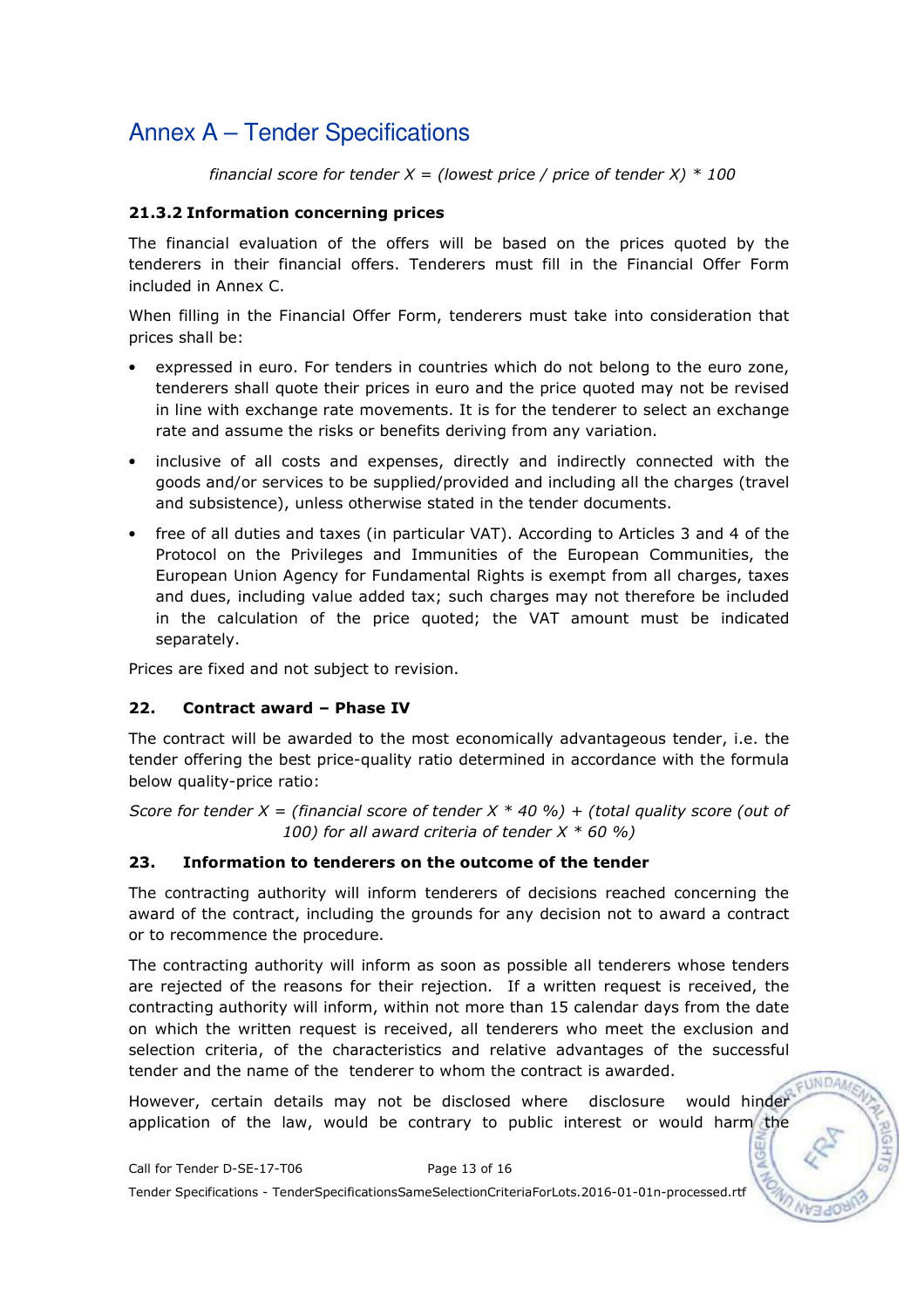legitimate commercial interests of public or private undertakings or could distort fair competition between those undertakings.

### 24. No obligation to award the contract

The tendering procedure shall not involve the contracting authority in any obligation to award the contract.

No compensation may be claimed by tenderers whose tender has not been accepted, including when the contracting authority decides not to award the contract.

### 25. Cancellation of the tender procedure

In the event of cancellation of the tender procedure, tenderers will be notified of the cancellation by the contracting authority. If the tender procedure is cancelled before the outer envelope of any tender has been opened, the unopened and sealed envelopes will be returned to the tenderers.

In no event shall the contracting authority be liable for any damages whatsoever including, without limitation, damages for loss of profits, in any way connected with the cancellation of a tender procedure even if the contracting authority has been advised of the possibility of damages.

### 26. How to submit the tender

All tenders must be presented in three parts:

### Part 1 – Administrative Proposal

In the Administrative Proposal, tenderers must include all the information and documents required by the contracting authority for the assessment of tenderers on the basis of the exclusion and selection criteria described above. For that purpose, tenderers must fill and sign the following documents using the forms included in Annex C:

### Section A: Tenderers Identification

- Tenderers identification form (administrative details). If the tenderer is a consortium or a group of companies, only the leader must fill in the form.
- Legal Entities Form, to be signed by a representative of the tenderer authorised to sign contracts with third parties. There is one form for individuals, one for private entities and one for public entities. If the tenderer is submitting a joint offer, a Legal Entities Form must be submitted by each consortium or group member. It also has to be submitted by each identified subcontractor whose intended share of the contract is above 10% of the total contract value.
- Bank Identification Form filled in and signed by an authorised representative of the tenderer and its banker. In case of a joint offer, only one of the members of the consortium or group of companies, usually the leader, must complete the FUNDA Bank Identification Form.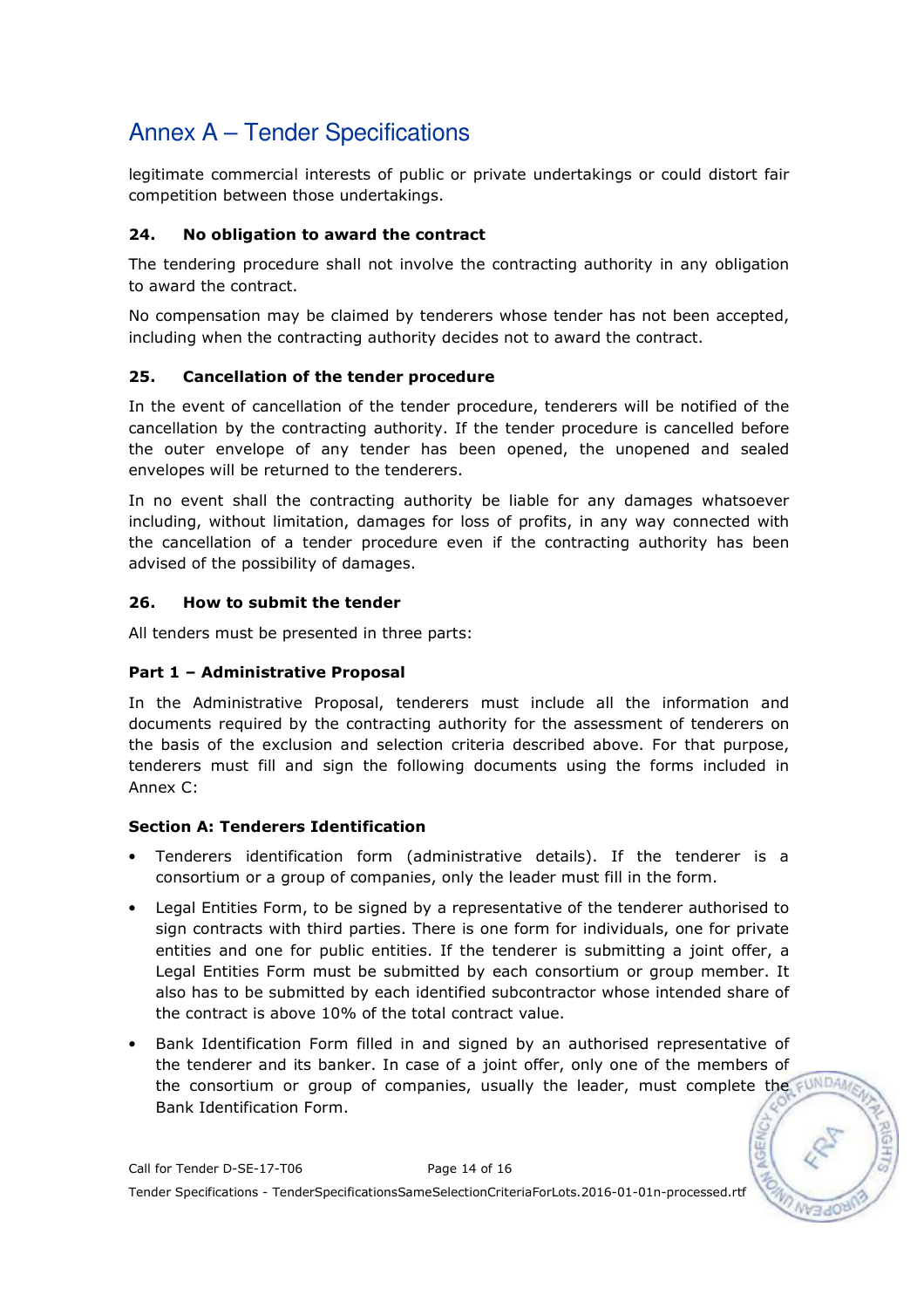- Power of Attorney (in case of joint offers). In case of a joint offer, the power of attorney has to be signed by the leader and all consortium partners, preferably in a single document.
- Statement on Subcontracting, indicating the intention of the tenderer to subcontract part of the contract and the percentage of subcontracting per identified subcontractor.
- Letter of Intent of identified subcontractors (only if the tenderer intends to subcontract part of the contract).

### Section B: Exclusion Criteria information

• Declaration of Honour with respect to the Exclusion Criteria and Absence of Conflict of Interest. To be submitted by each consortium or group member in case of joint offers and by each identified subcontractor whose intended share of the contract is above 10% of the total contract value.

### Section C: Selection Criteria (Economic and Financial capacity)

 Copy of the financial statements (balance sheets, and profit and loss accounts) for the last two (2) financial years.

Statement on the annual average turnover for the last two (2) years.

### Section D: Selection criteria (Technical and Professional Capacity)

 Educational and professional qualifications of the profiles requested in Annex A.1 Technical Specifications.

List of principal services performed or supplies delivered in the last five (5) years.

### Part 2 – Technical proposal

In the Technical Proposal, tenderers must include all the information required by the contracting authority for the evaluation of tenders on the basis of the technical award criteria described in the corresponding sections of these Tender Specifications. Tenderers should elaborate on all points addressed in Annex A.1 Technical Specifications in order to obtain as many points as possible. The mere repetition of mandatory requirements set out in Annex A.1, without going into details or without giving any added value, will only result in a low number of points. In addition, if certain essential points of Annex A.1 are not expressly covered by the tender, the contracting authority may decide to give a zero mark for the relevant qualitative award criteria.

The technical offer must be written with a lay person in mind. The style and presentation must, as far as is possible, be simple and clear, and free of jargon that obscures rather than promotes meaning to readers unfamiliar with it.

The technical proposal must be included in a separate envelope clearly marked as "Technical Offer". Please note that there is no specific form to present your Technical FUND Offer. However, it should be drawn up following the instructions above.